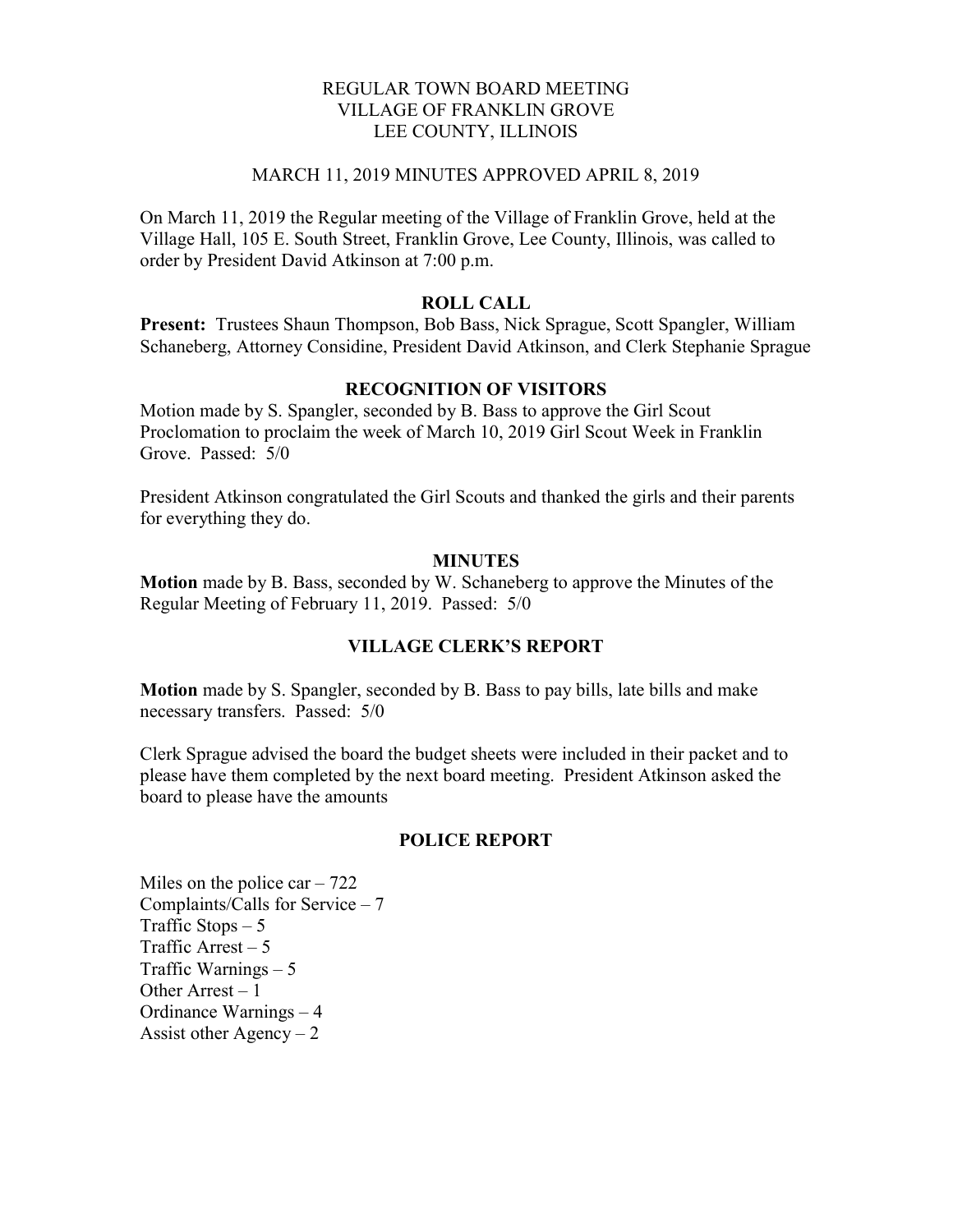# LEGAL ISSUES (Attorney Considine)

Attorney Considine advised the board they continue to attempt to serve Suski for the collection.

## GENERAL ISSUES

President Atkinson advised he will get in touch with the FFA to schedule the Spring Clean-up. Our first date choice will be April  $13<sup>th</sup>$ , our second will be April  $6<sup>th</sup>$ . Trustee Thompson will get the dumpsters lined up and Clerk Sprague will get the notification out once the date has been established.

Motion made by W. Schaneberg, seconded by S. Thompson to increase the garbage rate \$2 per month. Passed: 5/0

Customers will get a curtesy website notification of the increase.

# COMMITTEE REPORTS

# STREETS & ALLEYS

(N. Sprague Chairman)

Trustee Sprague advised there was a village tree that was split taken down at the house east of Village Hall.

Trustee Sprague asked what is going on with the house on N. State St. President Atkinson said he would get the amended agreement to Jesse Hardy to get signed.

### WATER & SEWER

President Atkinson advised the work on Route 38 will be starting at the beginning of next week. They will be widening Rt 38, changing the box culvert, Phoenix Corporation will be doing the work and will be moving our water line as well. There will be 5 homes effected, which they are anticipating water will be shut off for 1 day and will be under a boil order until a clean sample is achieved. Helen Gellert asked if the homeowners that are affected will be notified in advance. President Atkinson stated they would be notified in advance.

# COMMUNITY DEVELOPMENT

(B. Bass Chairman)

None

### FINANCE AND INSURANCE COMMITTEE (S. Thompson Chairman)

Trustee Thompson advised the board when there are insurance claims he needs to be notified right away so he can take action immediately following an incident.